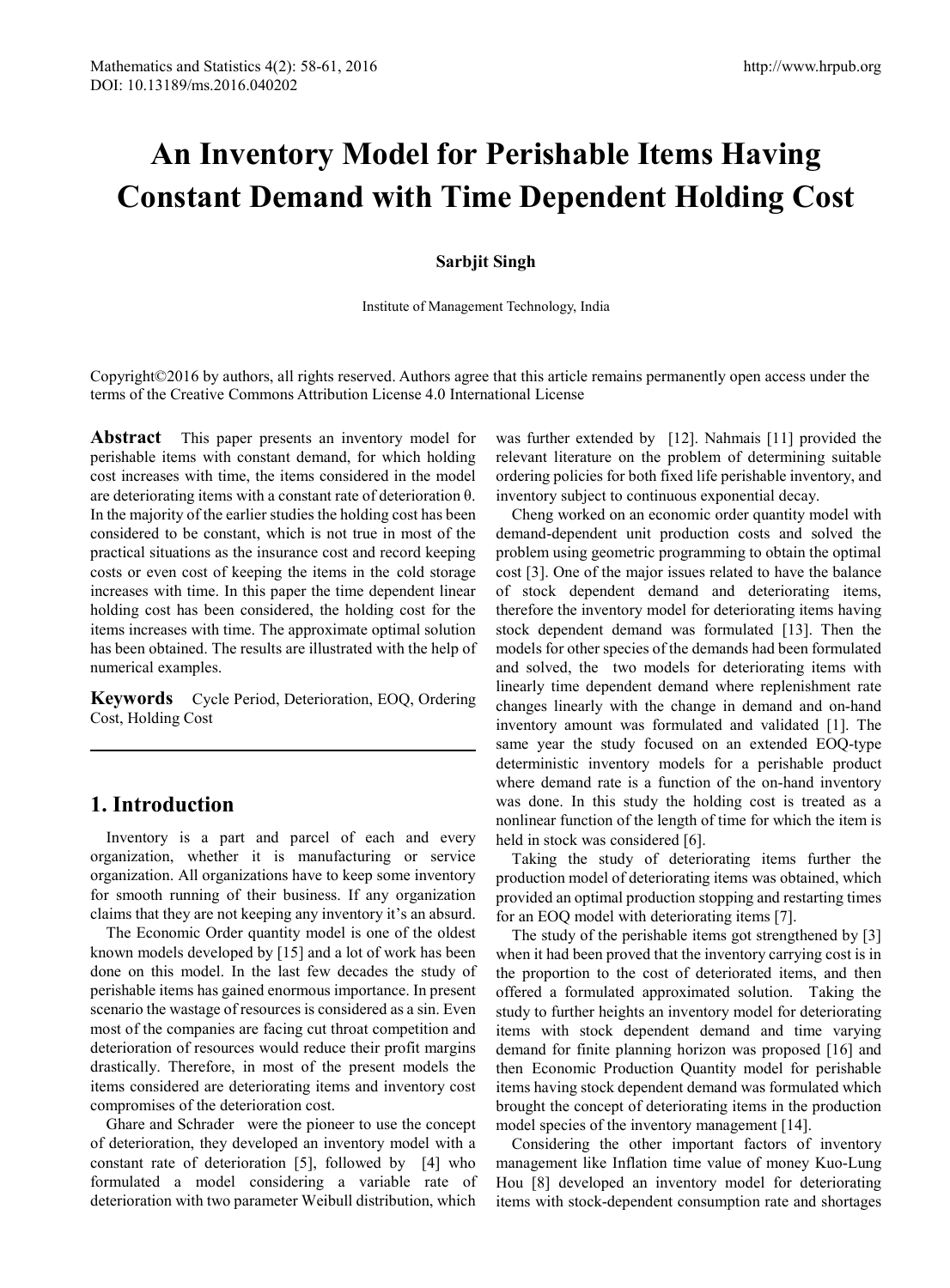under inflation and time discounting. Incorporating the permissible delay in payments the model for the optimal retailers' replenishment decisions having deteriorating items under two levels of trade credit policy to reflect supply chain management within the economic production quantity (EPQ) framework was developed [9].

In this paper an attempt has been made to frame an inventory policy for perishable items like food items, fashion goods, etc. with constant demand and time dependent holding cost. Earlier Muhlemann & Spanopoulos[10] revised the classical EOQ model with time dependent holding cost and permissible delay in payments. In classical EOQ model only two costs, i.e. ordering and carrying cost have been considered and the optimal solution is the point where the ordering cost is equal to the carrying cost. Here in this study the model has been developed in which third cost i.e deteriorating cost has been considered, also the carrying cost considered is not constant, it increases with time. This study provides the mechanism by which the retailers can decide about their cycle period and economic order quantity, for the items whose holding cost increases with time. Thus, keeping the stock of items for a long time will increase the cost drastically which has been shown in the numerical illustrations. Here, it is assumed that the holding of items increases linearly with time. The sensitivity of the decision variable has been done and optimal solution has obtained for the case given in numerical illustrations.

### **2. Notations and Assumptions**

The following notations are used in developing the model.  $D<sub>T</sub>$  Amount of material deterioration during a cycle

 $\theta$  Deterioration rate, a fraction of the on-hand inventory

c The unit cost per item (dollars/unit)

- S The ordering cost of inventory (dollars/order)
- D The demand rate (units per unit time)
- T Replenishment cycle time

 $C_H$  The total cost of holding inventory per cycle

- $C<sub>D</sub>$  Total deterioration cost per cycle
- Q The Economic Order quantity (EOQ) ordered at the time  $t = 0$
- h+λt The time dependent holding cost
- I(t) The inventory level at time t

#### Assumptions

time, T

I adopt the following assumptions and notations for the model to be discussed.

- 1) The demand for items is constant for the planning horizon.
- 2) The item cost remains constant irrespective of the order size.
- 3) Shortages are not allowed.
- 4) Replenishment rate is infinite and the lead time is

zero.

- 5) The replenishments are instantaneous.
- 6) The holding constant increases with time.
- 7) The items considered are perishable items
- 8) The deterioration rate is constant; a constant fraction  $\theta$  (0≤  $\theta$ ≤1) of inventory deteriorates per unit time.
- 9) There is no repair or replenishment of the deteriorated items during the inventory cycle.
- 10) L is the length of the finite planning horizon.
- 11) The inventory is replenished only once in each cycle.

## **3. Mathematical Model and Analysis**

In this model deterministic demand is considered with a constant rate of deterioration, depletion of the inventory occurs due to demand (supply) as well as due to deterioration in each cycle. The instantaneous states of I(t) over the cycle time T is given by the following first order nonlinear differential equation.

$$
\frac{dI(t)}{dt} + \mathcal{H}(t) = -D, \ 0 \le t \le T \tag{1}
$$

Solving equation  $(1)$ , we obtain I  $(t)$  during the time period  $(0 \le t \le T)$  a

$$
I(t) = -\frac{D}{9} + Ce^{-\theta t}, \quad 0 \le t \le T \tag{2}
$$

Where C is constant of integration

Using the condition, that at the completion of cycle time i.e., at the time  $t = T$ , I(T) =0, we obtain

$$
I(t) = \frac{D}{\theta} \left( e^{\theta(T-t)} - 1 \right) 0 \le t \le T \tag{3}
$$

At time  $t=0$ ,  $I(T) = O$  i.e. when the items are received, the level at which the organization is having a maximum inventory and equation (3) give the economic order quantity (EOQ) i.e. the quantity ordered at the start of the cycle. As it is assumed there is no lead time, i.e. items are received instantaneously. Hence order is placed when the inventory level reaches zero.

$$
Q^* = \frac{D}{\theta} \left( e^{\theta T} - 1 \right) \tag{4}
$$

Since the total demand during cycle period T is DT, the amount of materials which deteriorates during one cycle is

$$
D_T + Q - DT = \frac{D}{9} \left( e^{qT} - 1 \right) - DT \tag{5}
$$

The total variable cost will consist of the following costs

- a) The ordering cost of the materials, which is fixed at S dollars/order for the present financial year.
- b) The deterioration cost is given by  $cD<sub>r</sub>$  which comes out to be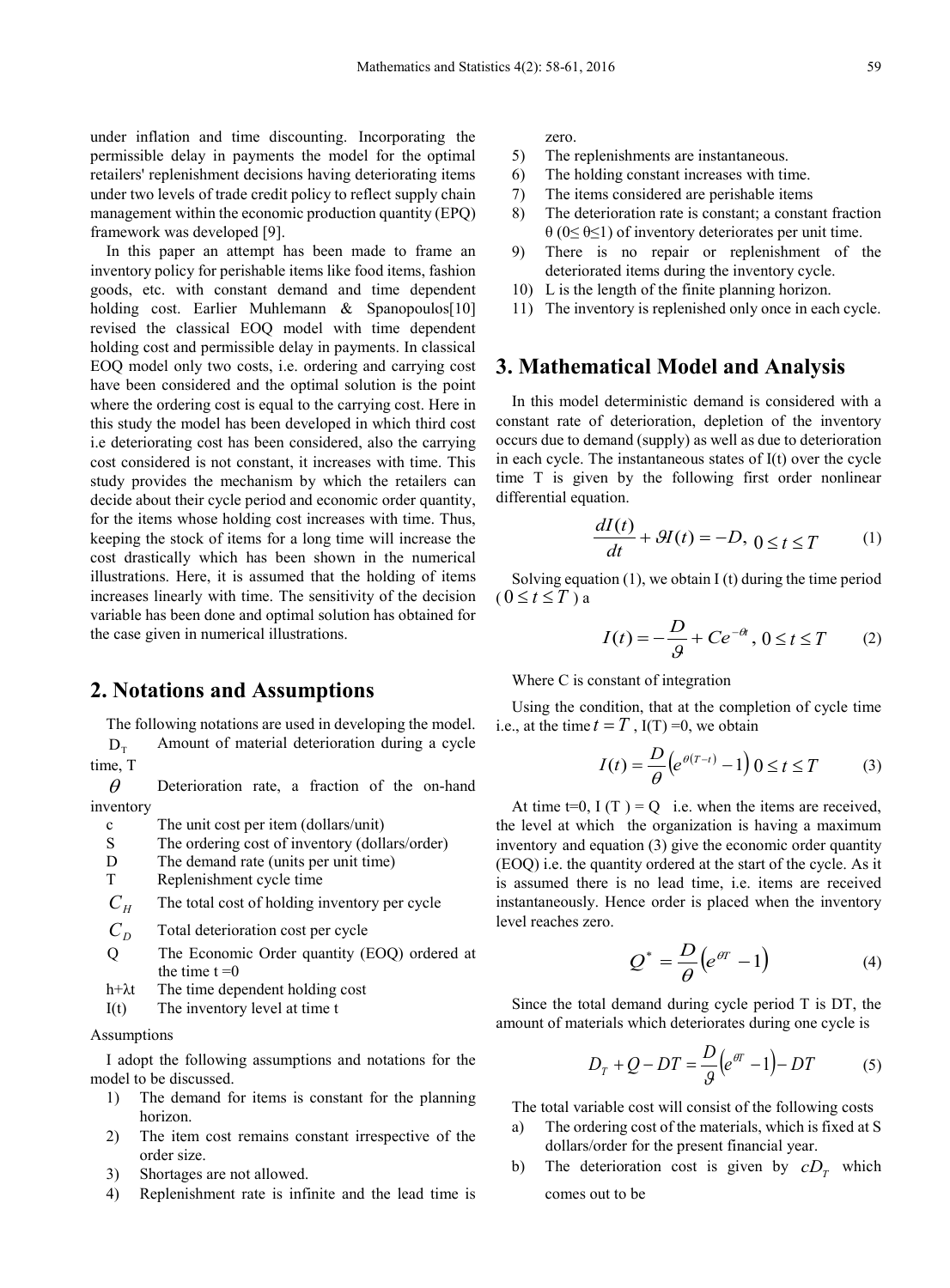$$
C_D = c \left[ \frac{D}{9} \left( e^{or} - 1 \right) - DT \right] \tag{6}
$$

c) The holding cost is the function of average inventory cost and it is given by

$$
C_H = \int_0^T I(t)(h + \lambda t)dt
$$

Which, upon simplification, yields

$$
C_H = \frac{D}{\theta^3} \bigg( (h\theta + \lambda)e^{\theta T} - \theta T \bigg( \lambda + \theta h - \frac{\lambda T}{2} \bigg) - \theta h - \lambda \bigg) \tag{7}
$$

Total variable cost function for one cycle is given by

$$
TVC = S + C_D + C_H
$$
  
\n
$$
TVC = S + \frac{cD}{\theta} (e^{\theta T} - 1 - \theta T) +
$$
  
\n
$$
\frac{D}{\theta^3} \left( (h\theta + \lambda)e^{\theta T} - \theta T \left( \lambda + \theta h - \frac{\lambda T}{2} \right) - \theta h - \lambda \right)
$$
\n(8)

The Total Variable Cost per unit time, TC, is simply given by

$$
TC = \frac{S}{T} + \frac{cD}{\theta T} \left( e^{\theta T} - 1 - \theta T \right) +
$$
  

$$
\frac{D}{\theta^3 T} \left( \left( h \theta + \lambda \right) e^{\theta T} - \theta T \left( \lambda + \theta h - \frac{\lambda T}{2} \right) - \theta h - \lambda \right)
$$
  
(9)

The total cost obtained is convex, hence provide the optimal solution. Using the principle of maxima and minima the optimal cycle time and the economic order quantity can be obtained.

#### **Numerical Illustrations**

Considering a retailer whose yearly demand is 1000 units and the unit price of each unit is \$100. The ordering cost(S) is\$1000, constant rate of deterioration  $\theta$  is 5% and h= \$5 and  $\lambda = 3$ , using the equation 9 with different cycle times the total cost has been obtained given in the table 1 below.

The optimal cycle comes out to be 0.05 years, the number of cycles in a year = 20 and total inventory cost is \$41215.4. The graph of the cost is given in Appendix 1. This proves that in the case of the time dependent holding cost it is optimal to have a shorter cycle time unless the ordering cost is very high. Thus, the number of cycles per year is large.

**Table 1.** Optimal cycle time for the model

| <b>Cycle Time (Years)</b> | <b>Total Cost(\$)</b> |
|---------------------------|-----------------------|
| 0.3                       | 130871                |
| 0.2                       | 90016.71              |
| 0.1                       | 52504.17              |
| 0.06                      | 42168.17              |
| 0.05                      | 41251.04              |
| 0.04                      | 42000.67              |

## **5. Conclusions**

In this paper, the model formulated for the perishable items provides retailers a mechanism to decide their economic order quantity and the cycle time for the items having variable holding cost. This model provides a simple framework for retailers to decide about the optimal inventory levels without doing any mathematical modeling. The holding cost plays the most crucial role in the total inventory cost and plays an important role in deciding the optimal order quantity. In most of the earlier studies, it has been assumed that holding cost is constant irrespective of the cycle time, which is absurd in most of the cases.

In this model the holding cost considered increases linearly with time. Thus, unless ordering cost is very high, in most of the cases the optimal economic order quantity is small with large number of cycles, which has proved by the numerical illustrations. In this study lead time is considered to negligible but this model can also be used for the situation when lead time is constant and accordingly the orders can be placed. The proposed model can be extended in several ways. For instance, shortages can be allowed, permissible delay in payments, inflation, time value for money can be incorporated. This model can further be extended for items having stock dependent demand.